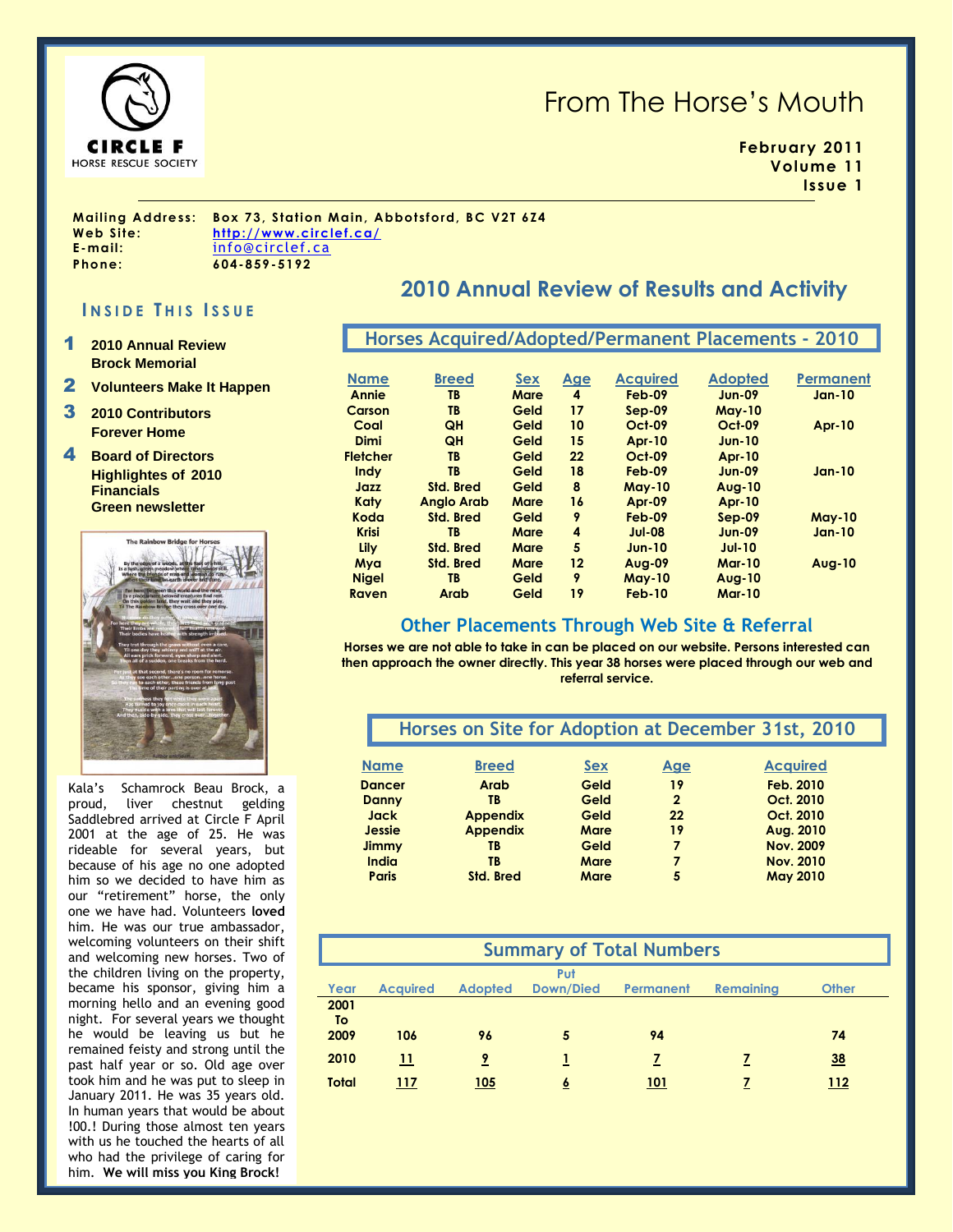## Page 2 From The Horse's Mouth



*Jessie Jimmy Brock Dancer Paris September 2010*





Elvis IS IN the building! Our newest arrival.

### **Volunteers Make it all Happen - 1999-2011**

This year we are introducing a *Volunteer Recognition Program*. After one year, volunteers will receive a card of acknowledgement and encouragement. For year three, five and ten, volunteers will receive a special pin.

| <b>NAME</b>             | YRS.            | NAME                   | YRS.           |
|-------------------------|-----------------|------------------------|----------------|
| Walter Paetkau          | 12              | Claudia Zamprogno      | 2.5            |
| Jennie Choboter         | 10              | Colleen Shook          | 2.5            |
| Sue Kirkland            | 10 <sup>°</sup> | Karen Eidet            | 2.5            |
| Gail Collinson          | 9               | Laurel Plimley         | 2.5            |
| Hiro Kinugasa           | 9               | Lucy Lenchuck          | 2.5            |
| Lucy Melanson           | 9               | Lynda Johnson          | 2.5            |
| Sam Rahamoglu           | 9               | Penny Beaupre          | 2.5            |
| Sandy Forward           | 9               | Sasha and Joel         | 2.5            |
| <b>Tim Rode</b>         | 9               | Colleen Torwalt        | $\overline{2}$ |
| Joanne Johansson        | 7               | Corrine Gunter         | $\overline{2}$ |
| Julie Penner            | 7               | Ellen Baragon          | $\overline{2}$ |
| Susanne Marks           | 7               | Ellen Buckle           | $\overline{2}$ |
| Frank Dyck              | 6               | Jm Cudmore             | $\overline{2}$ |
| Annika Penner           | 5               | Kea Bawtinheimer       | $\overline{2}$ |
| Carmen Belof            | 5               | Laurie Smith           | $\overline{2}$ |
| Joy Smith               | 5               | Lisa Gammon            | $\overline{2}$ |
| Lisa Dorwart            | 5               | Martina Lees           | $\overline{2}$ |
| Nela Leja               | 5               | Melanie Young          | $\overline{2}$ |
| Caroline Anderson       | 4               | Melissa Wiebe          | $\overline{2}$ |
| <b>Jessica Curry</b>    | 4               | Sharon Sigvardsen      | $\overline{2}$ |
| Julie Edwards           | 4               | Stephanie Glaspie      | $\overline{2}$ |
| Lyne Piche              | 4               | Lorraine Gurbutt       | $\overline{2}$ |
| Pascal Best             | 4               | Elaine Davidson        | 1.5            |
| Sam Ferris              | 4               | Jesse Davis            | 1.5            |
| Valerie Pollard         | 4               | Katrina Stewart        | 1.5            |
| Arlene & Nicol Farion   | 3               | Korina Paliotti        | 1.5            |
| <b>Blodwyn Bristow</b>  | 3               | Meaghan Delaney        | 1.5            |
| Juanita Sahl            | 3               | Melissa Rideout        | 1.5            |
| Kirstie Lang            | 3               | Tammy Jack             | 1.5            |
| Margaret Clark          | 3               | Alexandra Lozada       | 1              |
| Patty Schurman          | 3               | Ann Eaton              | 1              |
| Ron Samaranayake        | 3               | Celina Battye          | 1              |
| Samantha Hastings       | 3               | Cindy & Jessica Harris | 1              |
| Sarah Ward              | 3               | Don Forester           | 1              |
| Winnona Moffat          | 3               | <b>Holly Drinovz</b>   | $\mathbf{1}$   |
|                         |                 | Kate and Zina Adams    | 1              |
|                         |                 | <b>McCall Gleason</b>  | 1              |
| # of current volunteers | 51              | Melody Pearson         | 1              |
|                         |                 | Mikaila Fennings       | 1              |

*Founding Years 1997-2000*

Sheri Borneman, founder, and several friends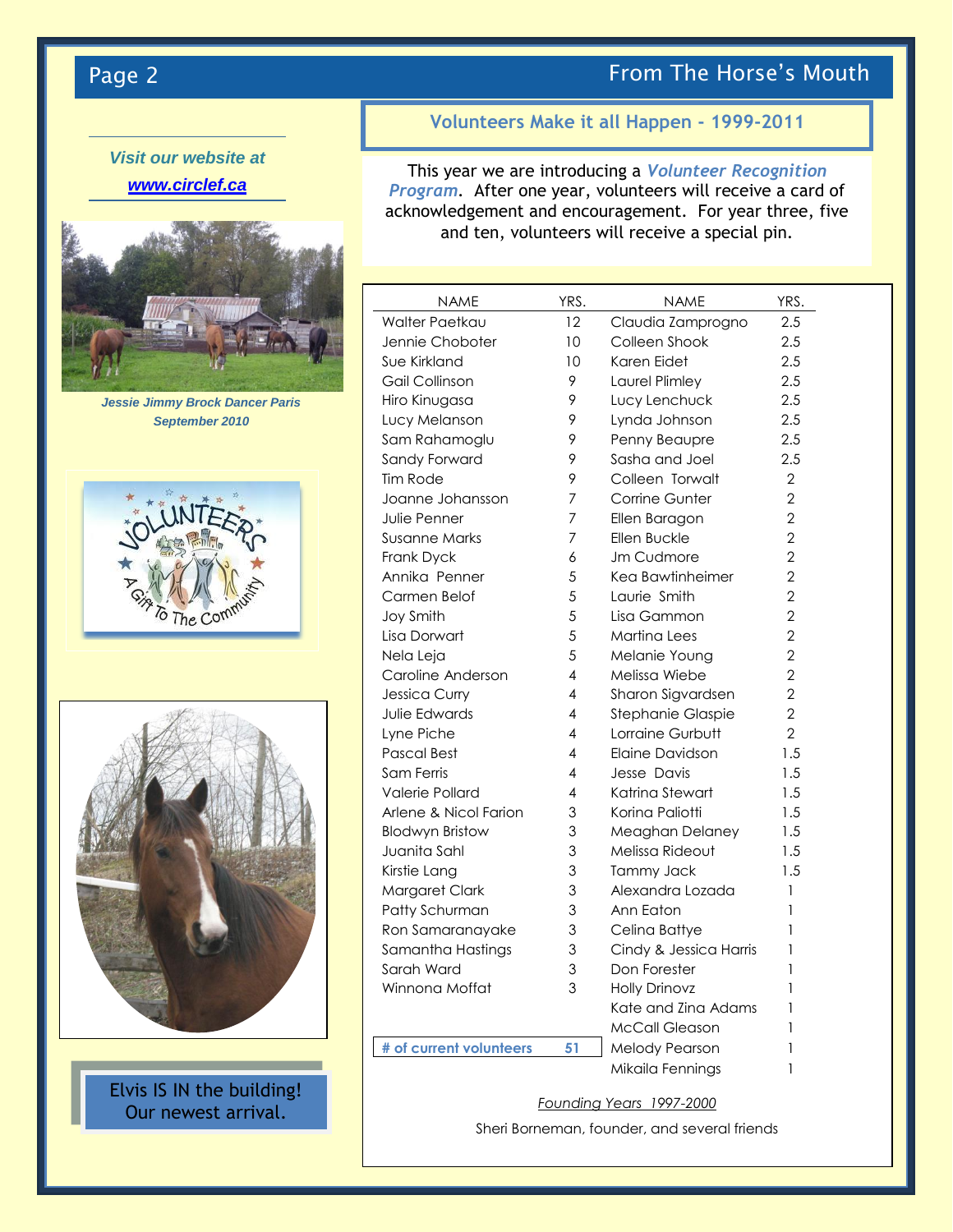## From The Horse's Mouth Page 3

## **2010 Contributors**

**Thank you to our 2010 Contributors for your generous donations.**

#### Frank Aiello

Abbotsford Community Foundation American Saddlebred Assoc. Back in the Saddle Again Pat Bale Penny Beaupre Audrey Bell Carmen Belof Gillian Birt Ellen Brandstrup Peggy Brown Ellen Buckle Cape Breton University Charity Village Ltd. Jennie Choboter Gail Collinson Costco Wholesale Joan & David Coulson C.J. Couple Cressy Development Lisa Dalton Diane Davies Marina Dawson Eric & Dirk Doornberg Dr. Lyne Piche Inc. Gloria Dumont Frank & Anne Dyck Dave Eddleston Samantha Ferris Isabel Flood Sandy Forward Eileen Forward Barbara Gazso Gene Park, Glen Valley Generation Printing Jim & Arlene Gillett Debra Goodmurphy Greenhawk GHI Enterprise Polene Hancott Anne Jackson Jonathan Field Co. Beverley Ann Kendall **Margaret Klesner** 

Edward Lang Tim & Mary Larsen Leon Judah Blackmore Foundation Jane MacDonald Mark & Naudia Mache Karen Madsen Gayle Mann Susanne Marks Karen McGill Lucy Melanson Winona Moffatt Walter Paetkau Malinda Parker Trevor Pawson Jenna Perry Janice Porter Bonnie Pritchard Vivian Purdy Sam Rahimoglu Mike Paller, Rapid Copy & Print Rapid Signs Sidonia Reese Peggy Robinson Sherrin Roynon Anton Schurmann Sharon Sigvardsen Andy & Elizabeth Smayda Aleksandra Sokolowski James Sproule Jon Stockwell Reisa Stone Wendy Swanson Systemes De Securite Beata Szczesna Team Telus Cares Fred & Joanne Traskowski Rick Tucker, True Justice Productions Alison Tucker Nico Van Der Peet Vintage Riders Equestrian Club Margaret Wagner Jo Carole Wallace Debra Walsh Lynda Wiebe Belinda Williams

### *DONATIONS - OUR LIFE BLOOD*

**Donations play a crucial part of sustaining Circle F. Donations can be made in the following ways:**

• Make out a cheque to Circle F Horse Rescue and mail it to the address shown at the top of this newsletter.

**Go to [www.circlef.ca](http://www.circlef.ca/) and click on to our Donation** [Form.](http://www.circlef.ca/Circle%20F%20Donation%20Form.pdf)

• Go to "[Donate Now](https://www.canadahelps.org/DonationDetails.aspx?cookieCheck=true)" and follow the guidelines.

• If a United Way donor, you can designate Circle F Horse Rescue as your charity of choice.

• If you are a Telus employee you can check with Telus regarding designated giving to Circle F.

For a gift in kind of hay, feed, tack, service or other items, please contact us.



*From Dancer & Jazz*



*"Wouldn't it be grand to have our own home!" volunteers say. We think about this sometimes and dream about it. "If I win the lottery", some say, "Circle F gets a home". This year we want to test the idea. Is a forever home feasible? Would there be interest from major donors? From foundations and corporations? We don't know so will be asking some of the our contacts for their advice and & possible commitment. We invite you to give us feedback, ideas and referrals. Check our websit[e http://www.circlef.ca/](http://www.circlef.ca/) for our new – Forever Home page!*